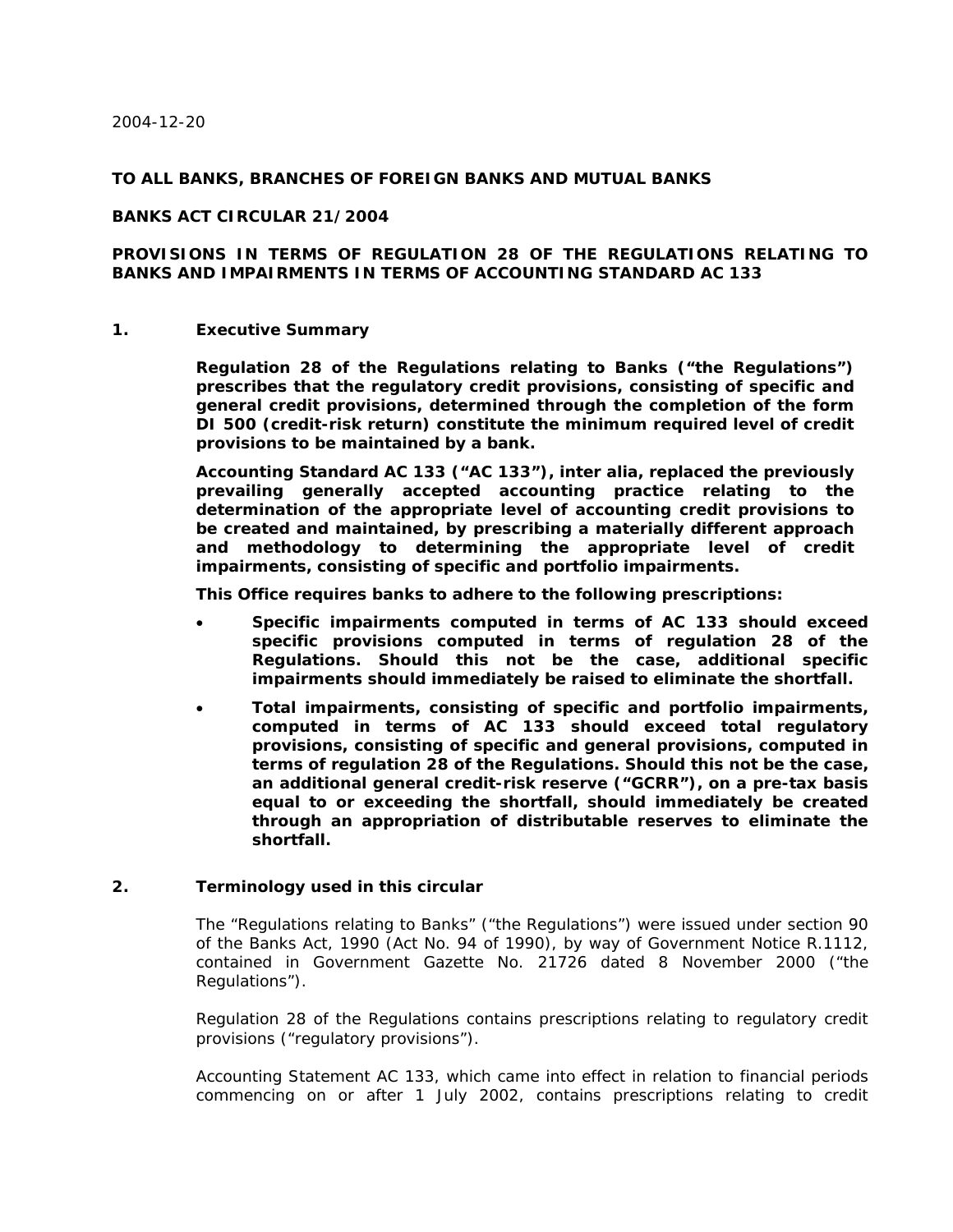impairments ("impairments"), being the AC 133 terminology for what previously, in terms of the then prevailing generally acceptable accounting practice, was referred to as credit provisions ("accounting provisions").

### **3. Rationale for circular**

In view of the changes brought about by the introduction of AC 133, there is uncertainty about the appropriate treatment of regulatory credit provisions.

# **4. Purpose of circular**

The purpose of this circular is to remove the uncertainty arising from the introduction of AC 133, by giving guidance on the treatment of the minimum regulatory credit provisions required in terms of regulation 28 of the Regulations.

# **5. Context**

This section gives context to the issues that this circular addresses.

# **5.1** Regulation 28

Regulation 28 of the Regulations states, *inter alia*, that "The purpose of form DI 500 is to determine –

(b) the **adequacy of overall provisions** to absorb estimated credit losses".

Regulation 28 furthermore provides, *inter alia*, that "The provisioning percentages indicated in category 1 of form DI 500 shall be regarded as a minimum".

# **5.2 Regulation 28 and accounting provisions**

Prior to the introduction of AC 133, the practice ("greater of test") was for banks to create and maintain a level of accounting provisions equal to at least the greater of the following:

- the prescribed minimum required level of regulatory provisions, as determined in accordance with regulation 28 of the Regulations; or
- the computation of accounting provisions in accordance with the previously prevailing prescriptions of generally accepted accounting practice.

Recently, prior to the introduction of AC 133, there was generally little discrepancy between regulatory provisions and accounting provisions.

### **5.3AC 133**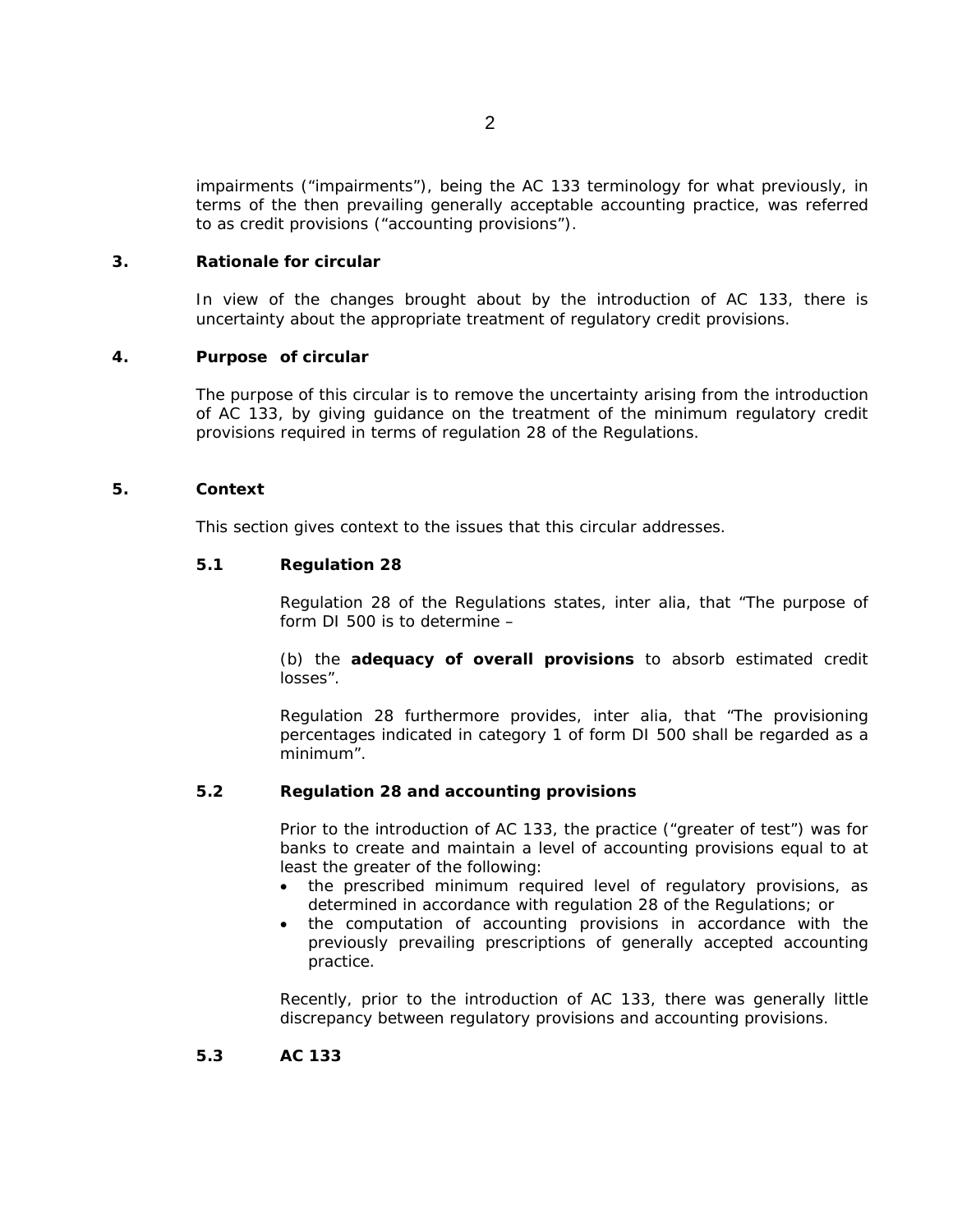The approach and methodology prescribed in terms of AC 133 for determining the appropriate level of impairments differs materially from the respective approaches and methodologies prescribed by -

- regulation 28 of the Regulations; and
- the generally accepted accounting practice prevailing prior to the introduction of AC 133.

Unlike the previously prevailing generally accepted accounting practice-

- AC 133 does not permit the raising of impairments for unexpected losses, only for actual and expected losses. In this sense, AC 133 is less conservative than regulatory provisioning.
- On the other hand, AC 133 requires that the time value of money be taken into account. This results in a more conservative outcome than regulatory provisioning.

# **6. Discussion**

The introduction of AC 133 does not in itself imply that the quantum or nature of the credit risk has changed. Accordingly, the introduction of AC 133 should not in principle result in a higher level of regulatory provisions being required.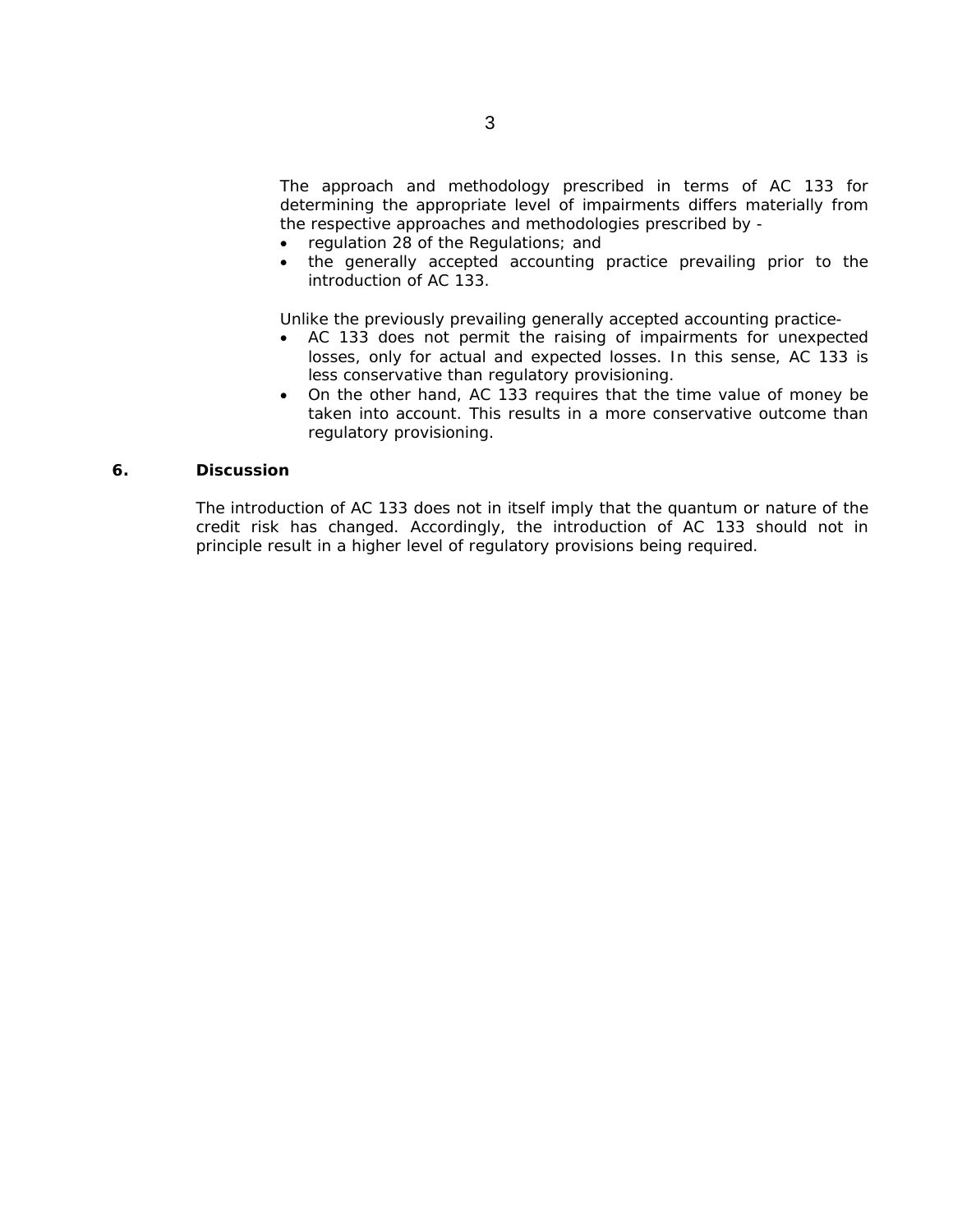# **Schematic representation**

The table below sets out, in a schematic format, the impact of the implementation of AC133.

|            | <b>Non-performing loans</b>                           |                              |                                         |                          | <b>Performing loans</b>        |                          |                        |
|------------|-------------------------------------------------------|------------------------------|-----------------------------------------|--------------------------|--------------------------------|--------------------------|------------------------|
|            | <b>Identified losses</b>                              |                              |                                         |                          | <b>Unidentified losses</b>     |                          |                        |
|            | Expected/inherent                                     |                              |                                         | <b>Discount</b>          | Expected/inherent              |                          | <b>Unex-</b><br>pected |
|            | Sub-<br>standard                                      | <b>Doubtfu</b>               | Loss                                    |                          | <b>Special</b><br>mentio<br>n  | <b>Standard</b>          |                        |
| Pre AC133  |                                                       | Specific provision           |                                         |                          | General provision              |                          |                        |
| Post AC133 | <b>Specific impairment (including</b><br>discounting) |                              |                                         |                          | <b>Portfolio</b><br>impairment |                          |                        |
| Regulatory | <b>Specific</b><br>provision                          | <b>Specific</b><br>provision | <b>Specific</b><br>provisi<br><b>on</b> | $\overline{\phantom{0}}$ | <b>Specific</b><br>provision   | <b>General provision</b> |                        |

As illustrated in the table above, since the introduction of AC 133, the general experience has been that the application of AC 133 results in the following:

- The figure for specific impairments determined through the application of AC 133 is higher than the regulatory specific provisions determined in terms of regulation 28 of the Regulations.
- The figure for portfolio impairments determined through the application of AC 133 is lower than the regulatory general provisions determined in terms of regulation 28 of the Regulations.

# **7. Prescription**

This Office requires banks to adhere to the following prescriptions:

- Specific impairments computed in terms of AC 133 should exceed specific provisions computed in terms of regulation 28 of the Regulations. Should this not be the case, additional specific impairments should immediately be raised to eliminate the shortfall.
- Total impairments, consisting of specific and portfolio impairments, computed in terms of AC 133 should exceed total regulatory provisions, consisting of specific and general provisions, computed in terms of regulation 28 of the Regulations. Should this not be the case, an additional general credit-risk reserve ("GCRR"), on a pre-tax basis equal to or exceeding the shortfall, should immediately be created and maintained through an appropriation of distributable reserves to eliminate the shortfall.